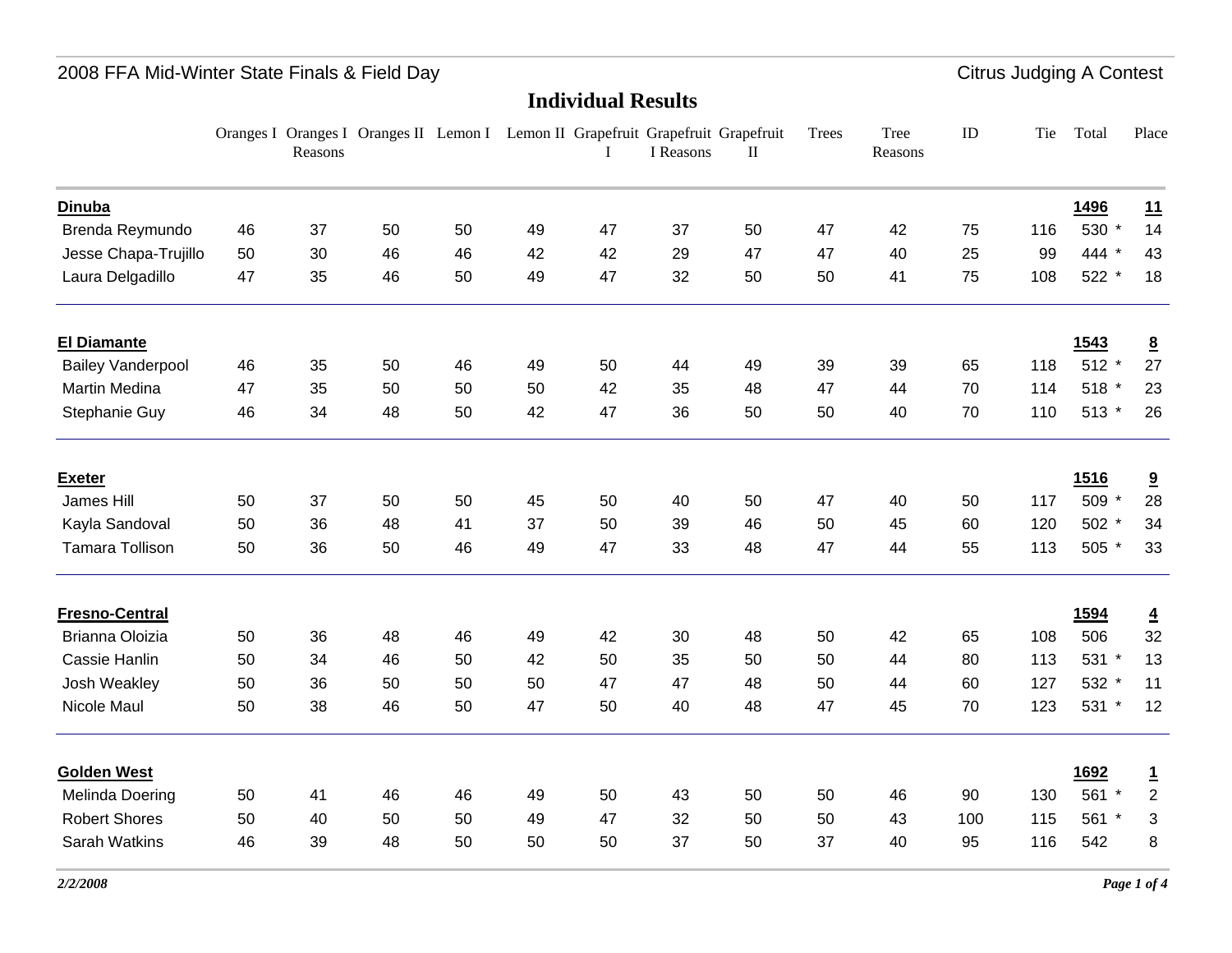## 2008 FFA Mid-Winter State Finals & Field Day **Citrus Judging A Contest** Citrus Judging A Contest

|                          |    | Reasons | Oranges I Oranges I Oranges II Lemon I Lemon II Grapefruit Grapefruit Grapefruit |    |    | L  | I Reasons | $\mathbf{I}$ | Trees | Tree<br>Reasons | ID          | Tie | Total         | Place            |
|--------------------------|----|---------|----------------------------------------------------------------------------------|----|----|----|-----------|--------------|-------|-----------------|-------------|-----|---------------|------------------|
| <b>Tyler Willis</b>      | 47 | 47      | 48                                                                               | 50 | 49 | 50 | 49        | 50           | 50    | 45              | 85          | 141 | 570 *         | $\mathbf{1}$     |
| <b>Hanford</b>           |    |         |                                                                                  |    |    |    |           |              |       |                 |             |     | 1593          | $\overline{5}$   |
| Amanda Barela            | 36 | 33      | 50                                                                               | 50 | 49 | 50 | 44        | 48           | 47    | 44              | 55          | 121 | 506           | 31               |
| Hayden Maccagno          | 47 | 36      | 42                                                                               | 46 | 49 | 47 | 37        | 50           | 50    | 44              | 70          | 117 | 518 *         | 22               |
| Jerry Compton            | 50 | 41      | 48                                                                               | 41 | 46 | 28 | 38        | 48           | 50    | 47              | 85          | 126 | 522 *         | 17               |
| Nick Badasci             | 47 | 43      | 46                                                                               | 45 | 45 | 50 | 48        | 50           | 50    | 49              | 80          | 140 | 553 *         | 5                |
| Lemoore                  |    |         |                                                                                  |    |    |    |           |              |       |                 |             |     | 1512          | <u>10</u>        |
| Angel Plascencia         | 50 | 39      | 50                                                                               | 46 | 49 | 50 | 37        | 48           | 50    | 42              | 60          | 118 | 521 *         | 20               |
| <b>Brandon Cornell</b>   | 50 | 36      | 50                                                                               | 45 | 49 | 47 | 45        | 50           | 50    | 45              | $\mathbf 0$ | 126 | 467 *         | 41               |
| Chris Monroe             | 47 | 40      | 50                                                                               | 46 | 49 | 47 | 43        | 40           | 47    | 45              | 70          | 128 | 524 *         | 16               |
| Lindsay                  |    |         |                                                                                  |    |    |    |           |              |       |                 |             |     | 1563          | $6 \overline{6}$ |
| Daniel Garcia            | 50 | 40      | 48                                                                               | 48 | 50 | 50 | 43        | 48           | 45    | 42              | 50          | 125 | 514 *         | 25               |
| Jose Alvarado            | 50 | 38      | 48                                                                               | 50 | 43 | 47 | 36        | 50           | 47    | 40              | 70          | 114 | 519 *         | 21               |
| <b>Rick Sholander</b>    | 50 | 35      | 48                                                                               | 46 | 49 | 50 | 39        | 50           | 44    | 39              | 80          | 113 | 530<br>$\ast$ | 15               |
| <b>Porterville</b>       |    |         |                                                                                  |    |    |    |           |              |       |                 |             |     | <b>1554</b>   | $\mathbf{Z}$     |
| Casey Erickson           | 50 | 40      | 40                                                                               | 40 | 50 | 40 | 36        | 50           | 50    | 45              | 80          | 121 | $521 *$       | 19               |
| Jared Hughes             | 50 | 40      | 50                                                                               | 50 | 49 | 47 | 37        | 50           | 50    | 39              | 75          | 116 | 537 *         | 10               |
| Nicole Ervin             | 50 | 37      | 48                                                                               | 50 | 49 | 47 | 36        | 50           | 47    | 42              | 40          | 115 | 496 *         | 38               |
| <b>South Bakersfield</b> |    |         |                                                                                  |    |    |    |           |              |       |                 |             |     | 1428          | 13               |
| Alcide Lovo              | 50 | 32      | 48                                                                               | 46 | 49 | 47 | 34        | 50           | 33    | 38              | 30          | 104 | 457 *         | 42               |

**Individual Results**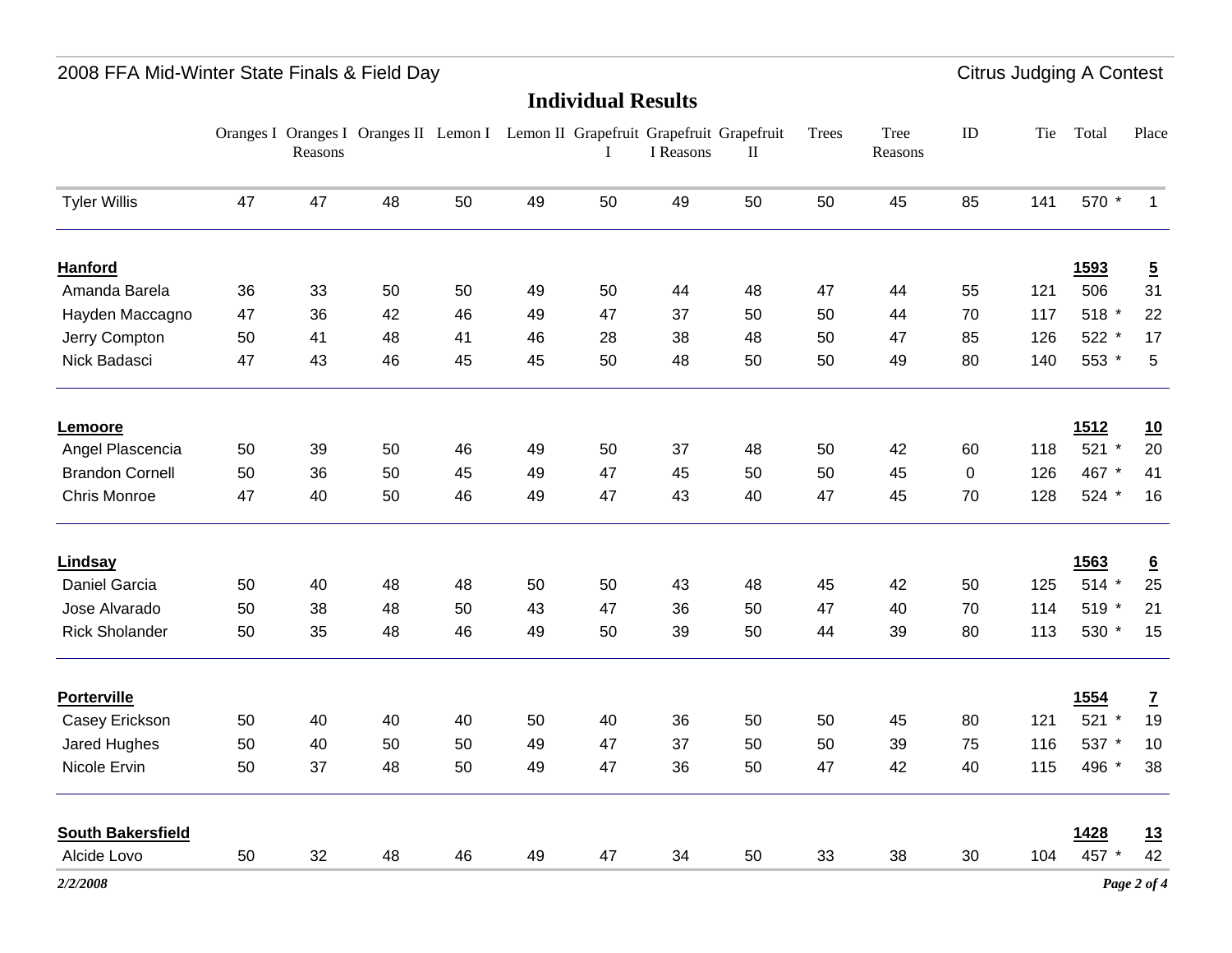|                          |    | Reasons |    |    |    |    | Oranges I Oranges I Oranges II Lemon I Lemon II Grapefruit Grapefruit Grapefruit<br>I Reasons | $\mathbf{I}$ | Trees | Tree<br>Reasons | ID | Tie | Total       | Place          |
|--------------------------|----|---------|----|----|----|----|-----------------------------------------------------------------------------------------------|--------------|-------|-----------------|----|-----|-------------|----------------|
| Victor Faria, Jr.        | 46 | 33      | 48 | 46 | 50 | 50 | 30                                                                                            | 41           | 50    | 40              | 35 | 103 | 469         | 40             |
| <b>William Baldwin</b>   | 50 | 35      | 50 | 50 | 49 | 47 | 35                                                                                            | 47           | 39    | 40              | 60 | 110 | 502 *       | 36             |
| <b>Tulare Union</b>      |    |         |    |    |    |    |                                                                                               |              |       |                 |    |     | 1602        | $\overline{3}$ |
| Alexa Roche              | 50 | 45      | 48 | 50 | 50 | 40 | 30                                                                                            | 48           | 45    | 46              | 65 | 121 | 517 *       | 24             |
| <b>Brittany Pinheiro</b> | 50 | 36      | 48 | 46 | 46 | 50 | 38                                                                                            | 38           | 47    | 41              | 60 | 115 | 500         | 37             |
| <b>Daniel Escalante</b>  | 50 | 40      | 46 | 50 | 49 | 47 | 41                                                                                            | 49           | 50    | 48              | 75 | 129 | 545         | $\overline{7}$ |
| Sarena Silva             | 47 | 43      | 48 | 50 | 50 | 50 | 40                                                                                            | 50           | 44    | 43              | 75 | 126 | 540         | 9              |
| <b>Tulare Western</b>    |    |         |    |    |    |    |                                                                                               |              |       |                 |    |     | <u>1611</u> | $\overline{2}$ |
| <b>Bailey Lawrence</b>   | 50 | 43      | 50 | 15 | 49 | 50 | 40                                                                                            | 48           | 50    | 47              | 65 | 130 | 507 *       | 29             |
| <b>Briana Powell</b>     | 50 | 48      | 48 | 50 | 50 | 47 | 42                                                                                            | 50           | 50    | 48              | 75 | 138 | 558         | 4              |
| Jitpal Takhar            | 47 | 40      | 48 | 48 | 47 | 47 | 36                                                                                            | 48           | 50    | 45              | 90 | 121 | 546         | 6              |
| <b>Woodlake</b>          |    |         |    |    |    |    |                                                                                               |              |       |                 |    |     | 1484        | 12             |
| Courtney Thornburg       | 39 | 34      | 40 | 46 | 45 | 47 | 34                                                                                            | 49           | 37    | 39              | 65 | 107 | 475         | 39             |
| Jaime Gonzalez           | 46 | 35      | 48 | 46 | 50 | 47 | 32                                                                                            | 48           | 47    | 43              | 60 | 110 | 502         | 35             |
| <b>Tim Davis</b>         | 46 | 37      | 32 | 46 | 49 | 47 | 37                                                                                            | 50           | 44    | 39              | 80 | 113 | 507         | 30             |
|                          |    |         |    |    |    |    |                                                                                               |              |       |                 |    |     |             |                |

#### **Individual Results**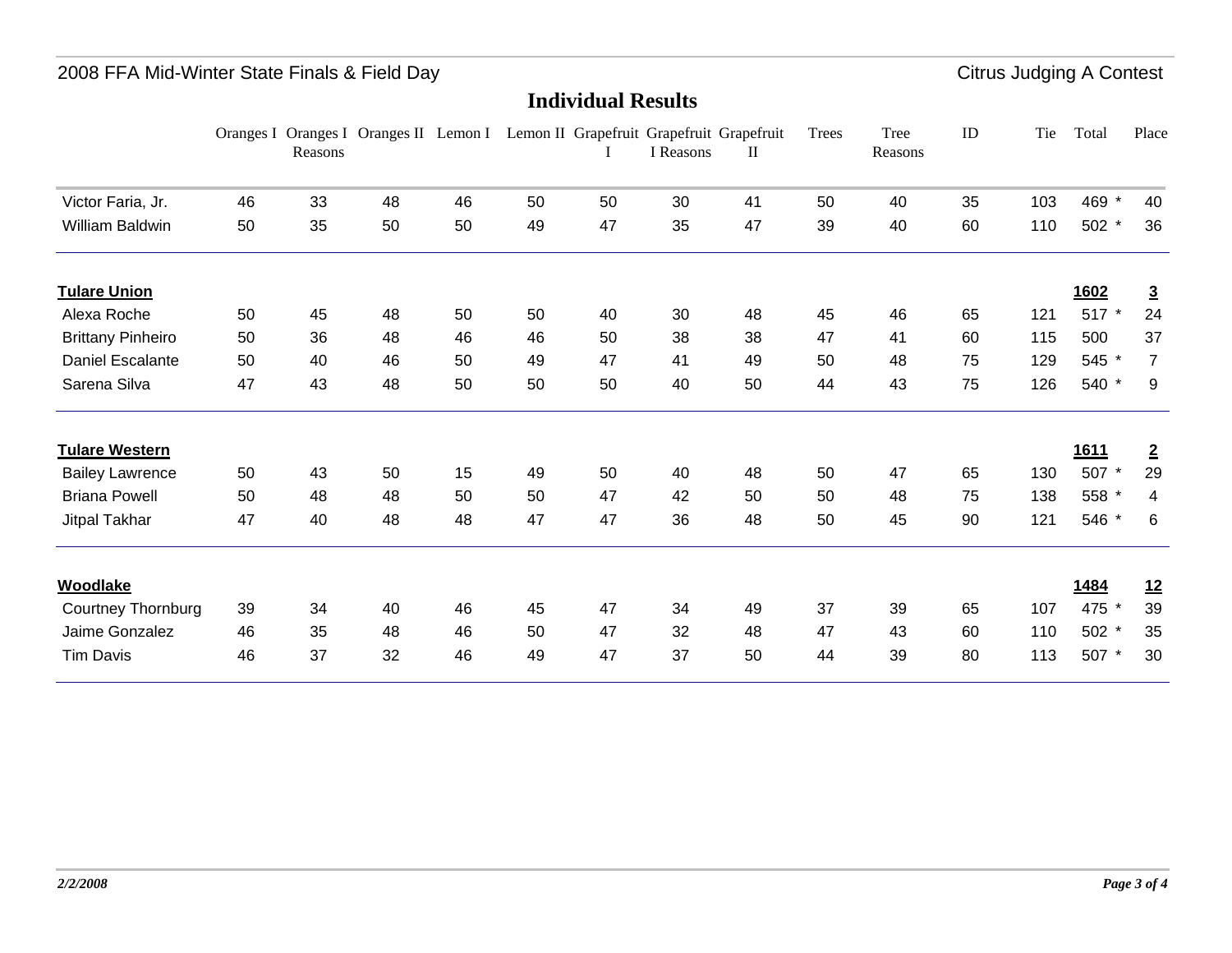## **Individual Results**

Oranges I Oranges I Oranges II Lemon I Lemon II Grapefruit Grapefruit Grapefruit Reasons I I Reasons II Trees Tree Reasons ID Tie Total Place

Ties Broken by Reasons. Top three scores used to calculate team score. The state of the scores used to compute team score sused to compute team score

| <b>Class</b>            | Max Score Official Cut 1 Cut 2 Cut 3 |      |   |   |   |
|-------------------------|--------------------------------------|------|---|---|---|
| 01 Oranges I            | 50                                   | 4213 | 4 | 3 | 4 |
| 02 Oranges I Reasons    | 50                                   |      |   |   |   |
| 03 Oranges II           | 50                                   | 2143 | 2 | 4 | 2 |
| 04 Lemon I              | 50                                   | 1234 | 4 | 2 | 5 |
| 05 Lemon II             | 50                                   | 3124 | 1 | 3 | 4 |
| 06 Grapefruit I         | 50                                   | 3124 | 3 | 4 | 5 |
| 07 Grapefruit I Reasons | 50                                   |      |   |   |   |
| 08 Grapefruit II        | 50                                   | 2341 | 1 | 4 | 2 |
| 09 Trees                | 50                                   | 2143 | 3 | 5 | 3 |
| 10 Tree Reasons         | 50                                   |      |   |   |   |
| -ID<br>11               | 100                                  |      |   |   |   |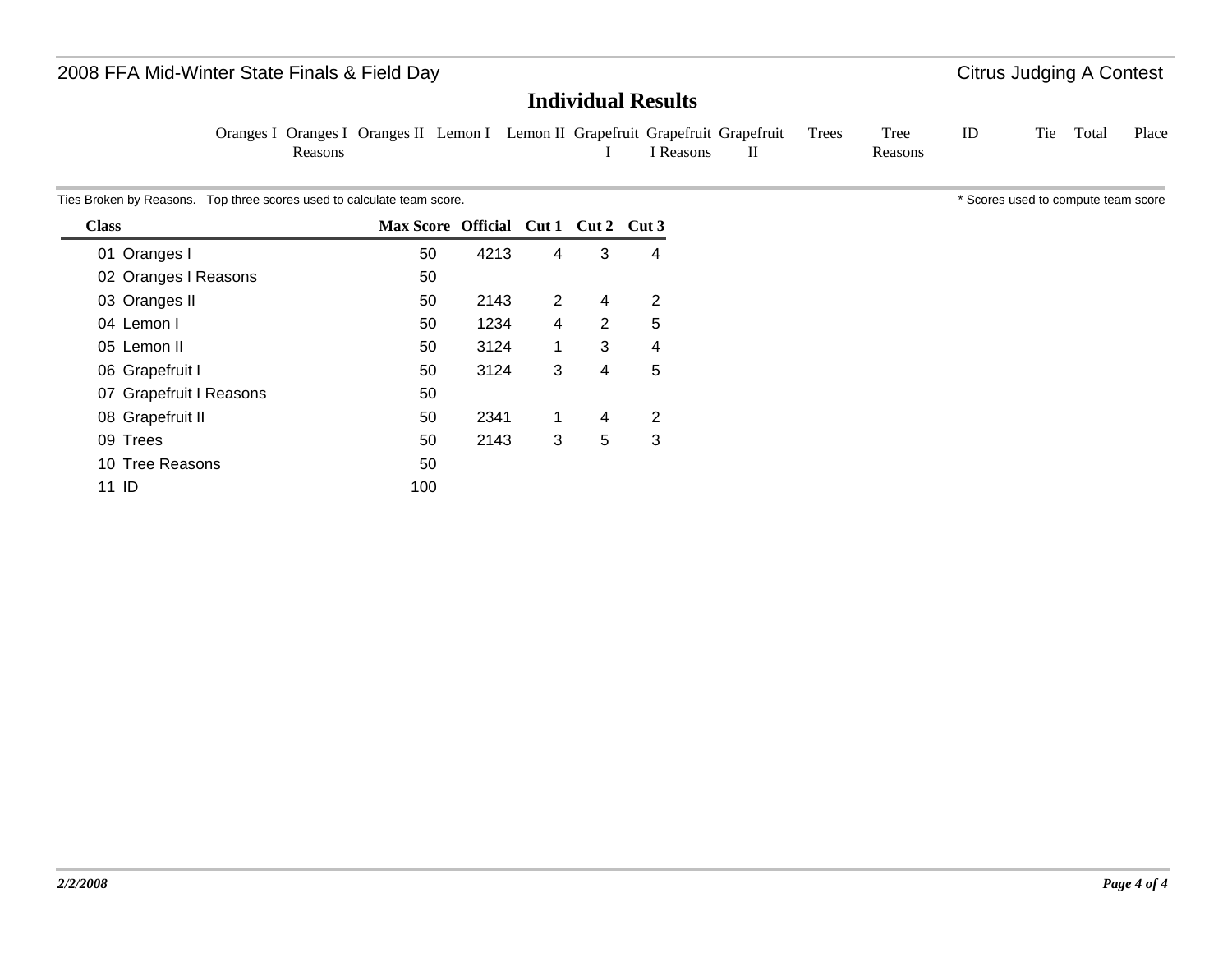| Advisor:       | Jim Farrar                        | Teams:       | 13 |
|----------------|-----------------------------------|--------------|----|
| Student Chair: | Gerardo Orozco and Doug Kitterman | Contestants: | 43 |

| <b>High Teams</b> |      |                     | <b>High Individuals</b> |       |                                  |
|-------------------|------|---------------------|-------------------------|-------|----------------------------------|
| <b>Placing</b>    |      | <b>Total Team</b>   | <b>Placing</b>          | Total | Name/Tea                         |
|                   | 1692 | Golden West         |                         |       | 570 Tyler Willis/Golden West     |
| 2                 |      | 1611 Tulare Western | $\overline{2}$          | 561   | Melinda Doering/Golden We        |
| 3                 |      | 1602 Tulare Union   | 3                       | 561   | <b>Robert Shores/Golden West</b> |
| 4                 |      | 1594 Fresno-Central | 4                       |       | 558 Briana Powell/Tulare Wester  |
| 5                 | 1593 | Hanford             | 5                       | 553   | Nick Badasci/Hanford             |

#### **Sub Contest High Teams Sub Contest High Individuals**

| <b>Sub Contest Placing Team</b> |   |                       | <b>Score</b> |              |   | <b>Sub Contest Placing Name/Team</b> | <b>Score</b> |
|---------------------------------|---|-----------------------|--------------|--------------|---|--------------------------------------|--------------|
| Oranges                         | 1 | <b>Tulare Western</b> | 424          | Oranges      | 1 | <b>Briana Powell/Tulare Western</b>  | 146          |
|                                 | 2 | Golden West           | 419          |              | 2 | Bailey Lawrence/Tulare Western       | 143          |
|                                 | 3 | <b>Tulare Union</b>   | 417          |              | 3 | Alexa Roche/Tulare Union             | 143          |
|                                 | 4 | Lemoore               | 412          |              | 4 | Tyler Willis/Golden West             | 142          |
|                                 | 5 | Lindsay               | 407          |              | 5 | Jared Hughes/Porterville             | 140          |
| Lemons                          |   | <b>Tulare Union</b>   | 299          | Lemons       | 1 | Briana Powell/Tulare Western         | 100          |
|                                 | 2 | Golden West           | 293          |              | 2 | Josh Weakley/Fresno-Central          | 100          |
|                                 | 3 | South Bakersfield     | 290          |              | 3 | Sarena Silva/Tulare Union            | 100          |
|                                 | 4 | Fresno-Central        | 289          |              | 4 | Alexa Roche/Tulare Union             | 100          |
|                                 | 5 | Porterville           | 288          |              | 5 | Sarah Watkins/Golden West            | 100          |
| Grapefruit                      | 1 | Golden West           | 421          | Grapefruit   | 1 | Tyler Willis/Golden West             | 149          |
|                                 | 2 | Fresno-Central        | 415          |              | 2 | Nick Badasci/Hanford                 | 148          |
|                                 | 3 | Lindsay               | 413          |              | 3 | Melinda Doering/Golden West          | 143          |
|                                 | 4 | <b>Tulare Western</b> | 408          |              | 4 | Bailey Vanderpool/El Diamante        | 143          |
|                                 | 5 | Lemoore               | 407          |              | 5 | Josh Weakley/Fresno-Central          | 142          |
| <b>Trees</b>                    | 1 | <b>Tulare Western</b> | 290          | <b>Trees</b> | 1 | Nick Badasci/Hanford                 | 99           |
|                                 | 2 | Hanford               | 290          |              | 2 | Briana Powell/Tulare Western         | 98           |
|                                 | 3 | Golden West           | 284          |              | 3 | Daniel Escalante/Tulare Union        | 98           |
|                                 | 4 | Fresno-Central        | 280          |              | 4 | Bailey Lawrence/Tulare Western       | 97           |
|                                 | 5 | Lemoore               | 279          |              | 5 | Jerry Compton/Hanford                | 97           |
| ID                              | 1 | Golden West           | 275          | ID           | 1 | Robert Shores/Golden West            | 100          |
|                                 | 2 | Hanford               | 235          |              | 2 | Sarah Watkins/Golden West            | 95           |
|                                 | 3 | <b>Tulare Western</b> | 230          |              | 3 | Melinda Doering/Golden West          | 90           |
|                                 | 4 | <b>Tulare Union</b>   | 215          |              | 4 | Jitpal Takhar/Tulare Western         | 90           |
|                                 | 5 | Fresno-Central        | 210          |              | 5 | Tyler Willis/Golden West             | 85           |

Ties Broken by Reasons. Top three scores used to calculate team score.